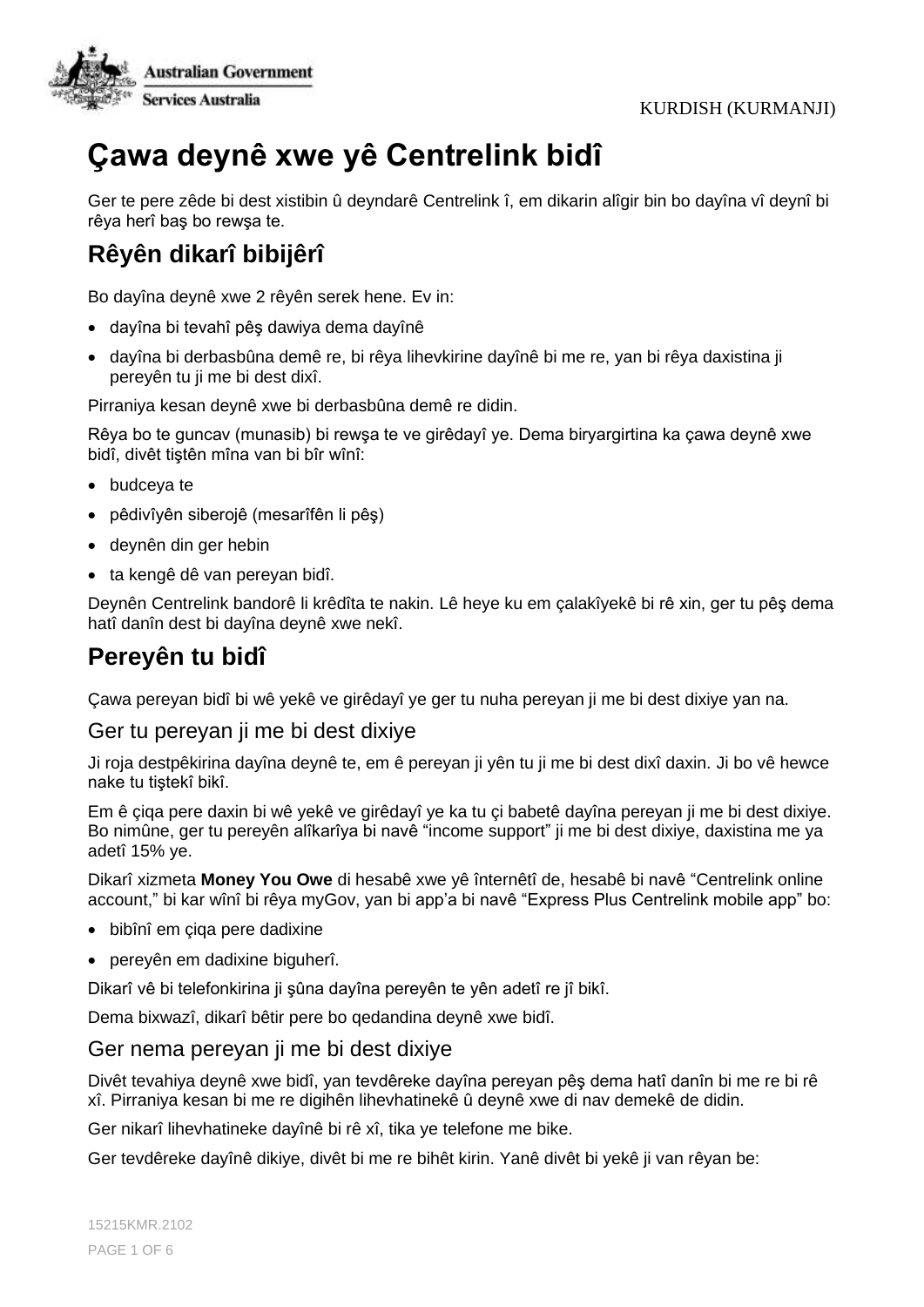- bi rêya înternêt û bikarhanîna xizmeta **Money You Owe**
- bi rêya telefonkirina ji şûna dayîna pereyên te yên adetî re.

Dema bixwazî, dikarî bêtir pere bo qedandina deynê xwe bidî. Ev dikare dayîneke bi tevdêr û berdewam be yan tenê yekcarî be.

### Ger hesabê bacdayînê (tax return) dikiye

Ger deynê me li te hebe, heye ku em bo dayîna wî alîkariya Australian Taxation Office bixwazin. Ger vegerandina pereyên bacê li te hebe, em dikarin bixwazin ku pereyên dikin bo te bihên dayîn rawestînin, yan jî beşekî, yan tevahiya wan, bidin me. Ger em weha bikin, em ê nameyekê ji te re bişînin.

# **Rêyên dayîna deynê te**

Hêsantirîn rê bo dayîna pereyan bikarhanîna xizmeta **Money You Owe** ye di hesabê te yê înternêtî de, hesabê bi navê "Centrelink online account," bi rêya myGov, yan bi app'a bi navê "Express Plus Centrelink mobile app."

Ger bo dayîna pereyan yan birêxistina tevdêrên deyndayînê hewceya te bi alîkarîyê hebe, tika ye telefone me bike.

| Awayê dayînê       | Rêberî                                                                                                                                                                                                                                                                                                  |
|--------------------|---------------------------------------------------------------------------------------------------------------------------------------------------------------------------------------------------------------------------------------------------------------------------------------------------------|
| Ji hesabekî bankê  | Xizmeta Money You Owe bi kar wîne, yan telefone me bike bo wergirtina<br>pereyan bi awayekî otomatîkî ji hesabê te yê bankê.                                                                                                                                                                            |
| <b>BPAY</b>        | Dikarî bi BPAY bidî, bi rêya telefonê yan internet banking.                                                                                                                                                                                                                                             |
|                    | Biller Code 21915 e û BPAY reference number ya te li ser nameya me ji te re<br>rêkirî ye.                                                                                                                                                                                                               |
|                    | Heye ku bikaribî dayîneke bi BPAY bi rêya karta xwe (credit card) jî bikî. Lê<br>heye ku banka te ji bo wê nerxekî yan fayîzê têxe ser. Pêş bikarhanîna vê rê ji<br>banka xwe bipirse.                                                                                                                  |
| Australia Post     | Dikarî bi xwe bi rêya Australia Post pereyan bidî. Dikarî bi rêya EFTPOS,<br>neqdî, bi çekê, yan bi rêya money order bidî.                                                                                                                                                                              |
|                    | Pêdiviya te dê bi koda bi navê "barcode" hebe, ku li ser nameya te ye, yan di<br>Money You Owe service de ye. Ger te "barcode" nebe, daxwaza karta bi<br>navê "payment card" ji me bike bo dayînên bi tevdêr û berdewam. Bo<br>daxwaza kartê telefone Centrelink Debt Recovery Line bike: 1800 076 072. |
|                    | Dikarî bi rêya Australia Post's POST Billpay service jî pereyen bidî. Billpay<br>Code ya me ev e: 0802 û POST Billpay reference number ya te di nameya ji<br>te re hatî rêkirin de ye.                                                                                                                  |
|                    | Dikarî her weha bi rêya telefonkirina ji jimara Australia Post POST Billpay re<br>bidî: 131 816.                                                                                                                                                                                                        |
| <b>Credit card</b> | Money You Owe service bi kar wîne, yan telefone me bike bo dayîna deynê<br>xwe bi kartên Visa yan Mastercard. Pêş bikarhanîna wan ji banka xwe bipirse<br>ger bo vê yekê perene dixwazin.                                                                                                               |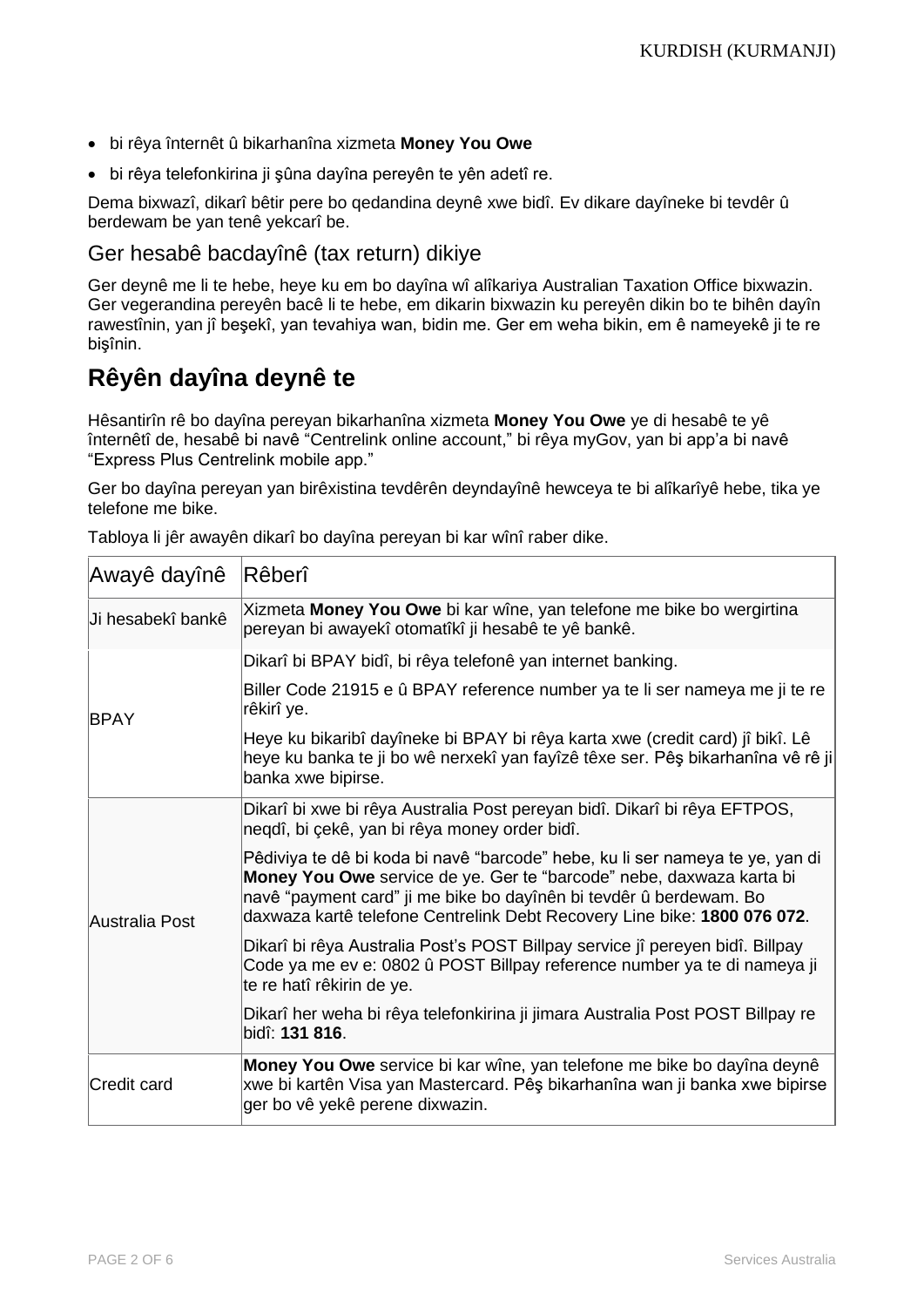# **Bo bêtir agahdarî**

- Telefone **131 202** bike bo bi zimanê xwe bi me re derheqê pere û xizmetên Centrelink de biaxafî.
- Telefone Translating and Interpreting Service (TIS National) bike **131 450** bo bi zimanê xwe bi me re derheqê Medicare û pere û xizmetên bo Child Support de biaxafî.
- Serî li malpera **[servicesaustralia.gov.au/yourlanguage](http://humanservices.gov.au/yourlanguage)** xe bo xwendin, guhlêdan û temaşekirina li agahîyên bi zimanê xwe.
- Serî li malpera **servicesaustralia.gov.au/debts** xe bo bêtir agahdarî bi Înglizî.
- Biçe serîlêdana navendekê (service centre).

Têbinî: telefonkirina ji jimarên bi '13' dest pê dikin re li seranserê Australya bi yek nerx e. Heye ku pereyên bo wê ne wek pereyên bo jimareke herêmî bin û heye ku ligor nerxdanîna şirketên telefonan bin. Telefonkirina ji malê ji jimarên bi '1800' dest pê dikin re belaş e. Telefonkirina ji telefonên giştî û mobîlfonan heye ku buhatir û ligor demê be.

# **Jimarên telefonên Centrelink**

| <b>Xeta Centrelink</b>                                               | Jimara telefonê                  |
|----------------------------------------------------------------------|----------------------------------|
| Disability, Sickness and Carers (astengî,<br>nexweşî û lêniherîn)    | 132 717                          |
| Employment Services (xizmetên kardîtinê)                             | 132850                           |
| Families (malbat)                                                    | 136 150                          |
| Farmer Assistance Hotline (alîkariya cotyaran)                       | 132 316                          |
| Older Australians (Australîyên ixtiyar)                              | 132 300                          |
| Youth and Students (ciwan û xwendekar)                               | 132 490                          |
| Centrelink Debt Recovery (dayîna deynan)                             | Freecall™ 1800 076 072 (belas e) |
| Services Australia Feedback and Complaints<br>(têbinî û nerazemendî) | Freecall™ 1800 132 468 (belas e) |
| TTY* lêpirsîn                                                        | Freecall™ 1800 810 586 (belas e) |
| TTY* xeta têkilîyên bikarhêneran                                     | Freecall™ 1800 000 567 (belas e) |

\*TTY tenê ji bo kerran û kesên dijwarîya bihîstinê yan axaftinê bi wan re heye ye. Pêdivî bi telefona TTY heye bo bikarhanîna vê xizmetê.

### **Haydarkirin/Ne-berpirsî**

Agahiyên di van rûpelan de tenê bi niyeta rêberîkirineke derheqê peredayînê û xizmetan de ye. Berpirsiyariya biryargirtinê ya te bi xwe ye derheqê xwaztina peredayînê û amadekirina belgehnameyeke (application) ligor rewş û taybetmendiyên te de.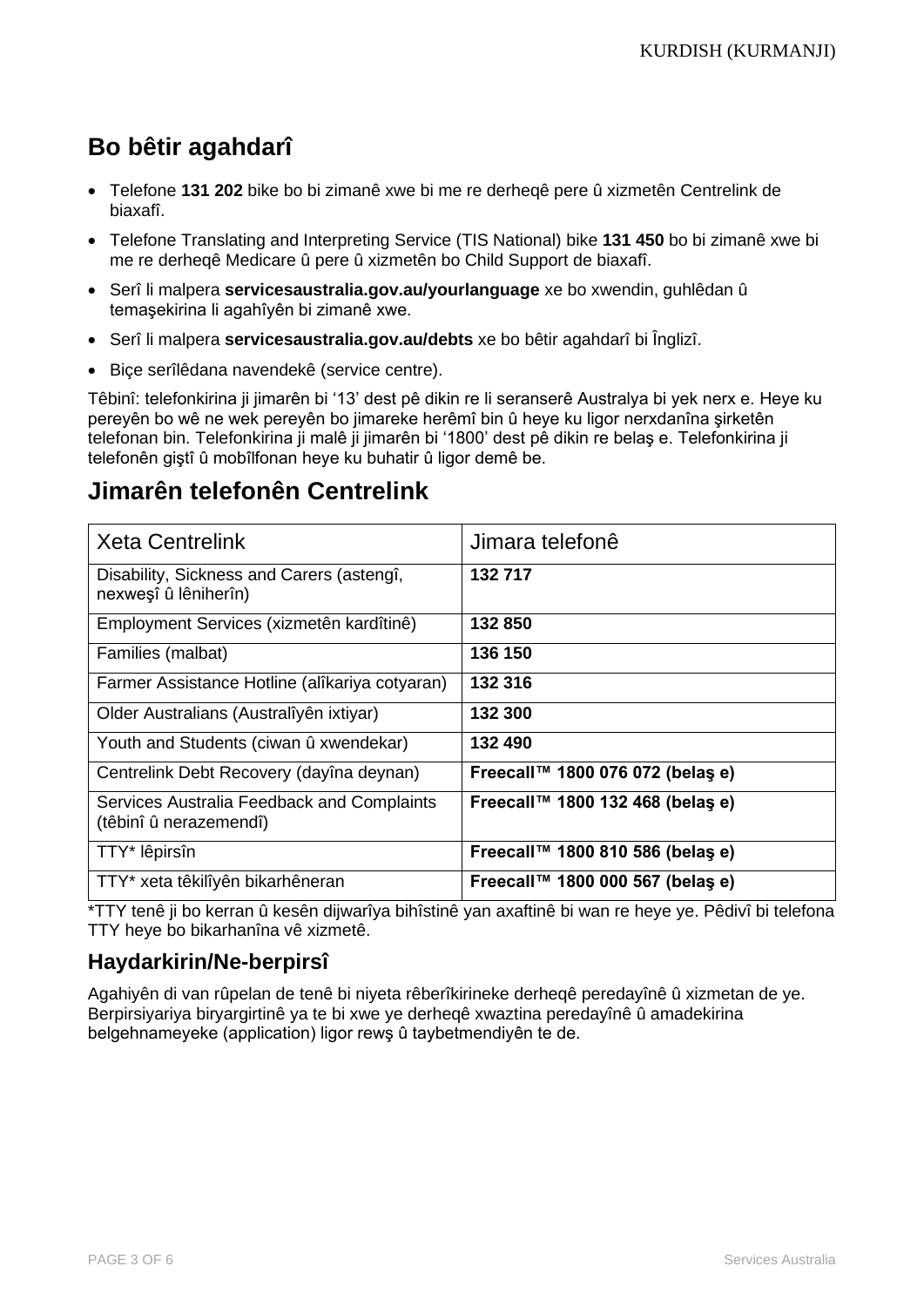ENGLISH



# **How to repay money you owe Centrelink**

If you have been overpaid and have a Centrelink debt, we are here to help you repay it in a way that best suits your situation.

# **Your options**

There are 2 main ways to repay money you owe. They are:

- in full by the due date
- over time, by setting up a payment arrangement with us or deductions from your regular payment.

Most people repay money over time.

The right option for you depends on your situation. When deciding how to repay the money, you will need to think of things like:

- your budget
- upcoming expenses
- any other debts you may have
- how long you want to be repaying the money.

Your Centrelink debts will not affect your credit rating. However, we may take action if you have not started repaying the money by the due date.

## **Your repayments**

How you repay money will depend on whether or not you currently get a payment from us.

### If you get a payment from us

From the date your debt is due, we will start deducting money from your regular payment. You do not need to do anything to set this up.

How much we deduct depends on which payment you get. For example, if you get an income support payment our standard deduction is 15%.

You can use the **Money You Owe** service in your Centrelink online account through myGov or Express Plus Centrelink mobile app to:

- see how much we are deducting
- change the amount we deduct.

You can also do this by calling your regular payment line.

At any time, you can make extra payments towards your debt.

### If you no longer get a payment from us

You will need to pay the money in full or set up a payment arrangement with us by your due date. Most people set up a payment arrangement and pay it over time.

If you cannot set up a payment arrangement, please call us.

If you are setting up a payment arrangement, it needs to be done with us. This means you need to set it up either: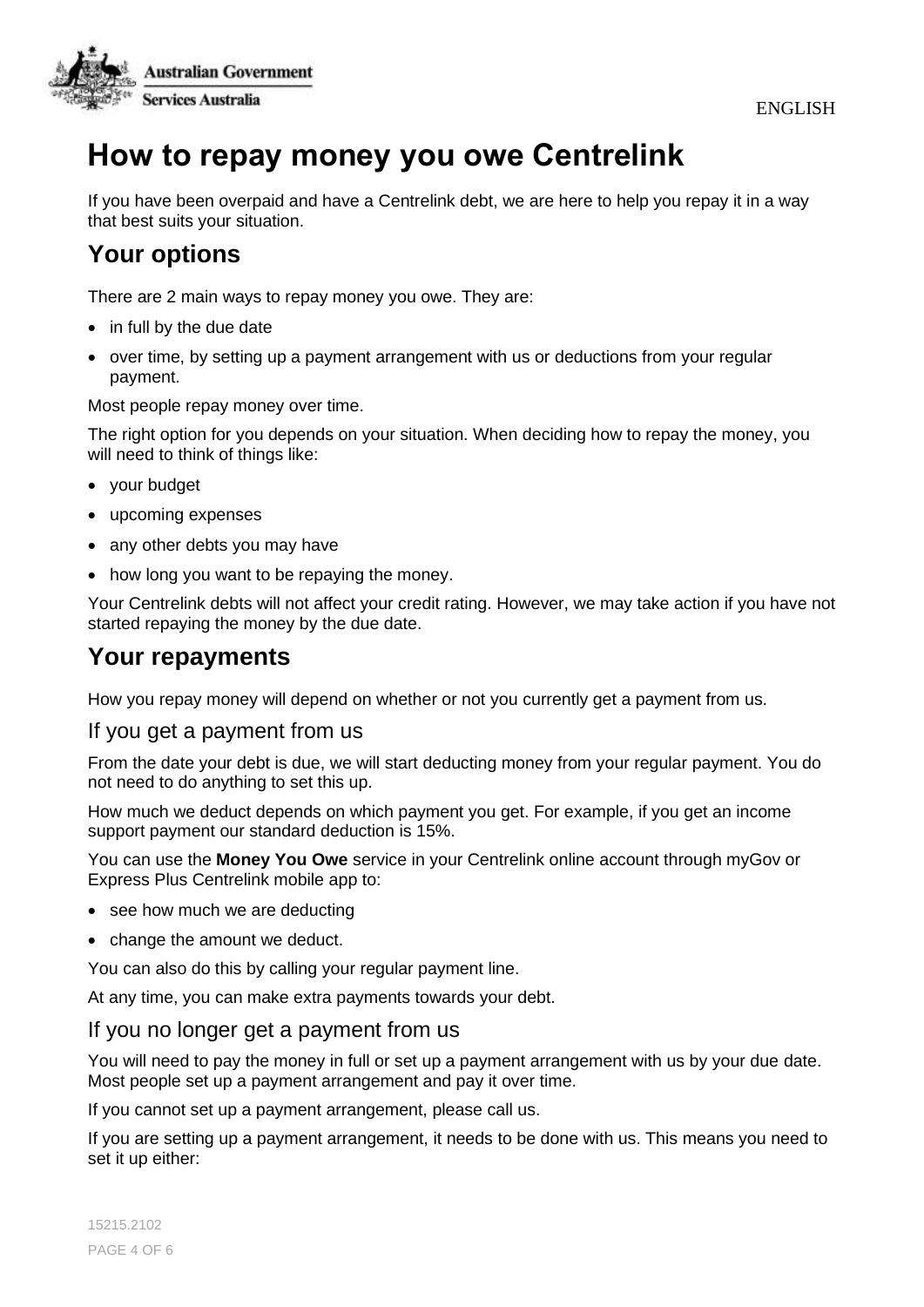- online using the **Money You Owe** service
- by calling your regular payment line.

At any time, you can also make extra payments towards your debt. This could be a regular payment or a one-off payment.

### If you are doing your tax return

If you owe us money, we may ask the Australian Taxation Office to help us get it back. We can ask them to withhold or give us some or all of your tax refund or available credit. If we do, we will send you a letter.

## **Your repayment methods**

The easiest way to repay money is by using the **Money You Owe** service in your Centrelink online account through myGov or Express Plus Centrelink mobile app.

If you need help repaying money or setting up a payment arrangement, please call us.

The table below shows the different payment methods you can use.

| Payment<br>method  | Instructions                                                                                                                                                                                                                                       |
|--------------------|----------------------------------------------------------------------------------------------------------------------------------------------------------------------------------------------------------------------------------------------------|
| Direct debit       | Use the Money You Owe service or call us to set up automatic deductions<br>from your bank account.                                                                                                                                                 |
| <b>BPAY</b>        | You can pay using BPAY by phone or internet banking.                                                                                                                                                                                               |
|                    | Our Biller Code is 21915 and your BPAY reference number is on the letter we<br>sent you.                                                                                                                                                           |
|                    | You may be able to make a BPAY payment from your credit card. However,<br>your bank may charge you extra fees or interest. You should check this with<br>your bank before making a payment this way.                                               |
| Australia Post     | You can pay in person at any Australia Post office or postal outlet. You can<br>pay by EFTPOS, cash, cheque or money order.                                                                                                                        |
|                    | You will need your barcode from your letter or in your Money You Owe<br>service. If you do not have a barcode, ask us for a payment card to make<br>regular payments. To request a card call the Centrelink Debt Recovery Line<br>on 1800 076 072. |
|                    | You can make a payment through Australia Post's POST Billpay service. Our<br>Billpay Code is 0802 and your POST Billpay reference number is in the letter<br>we sent you.                                                                          |
|                    | You can also pay over the phone by calling the Australia Post POST Billpay<br>lline on 131 816.                                                                                                                                                    |
| <b>Credit card</b> | Use the Money You Owe service or call us to repay your debt using your<br>Visa or Mastercard. Before using your credit card, please check with your<br>bank if there are any extra fees and charges.                                               |

### **For more information**

• Call **131 202** to speak with us in your language about Centrelink payments and services.